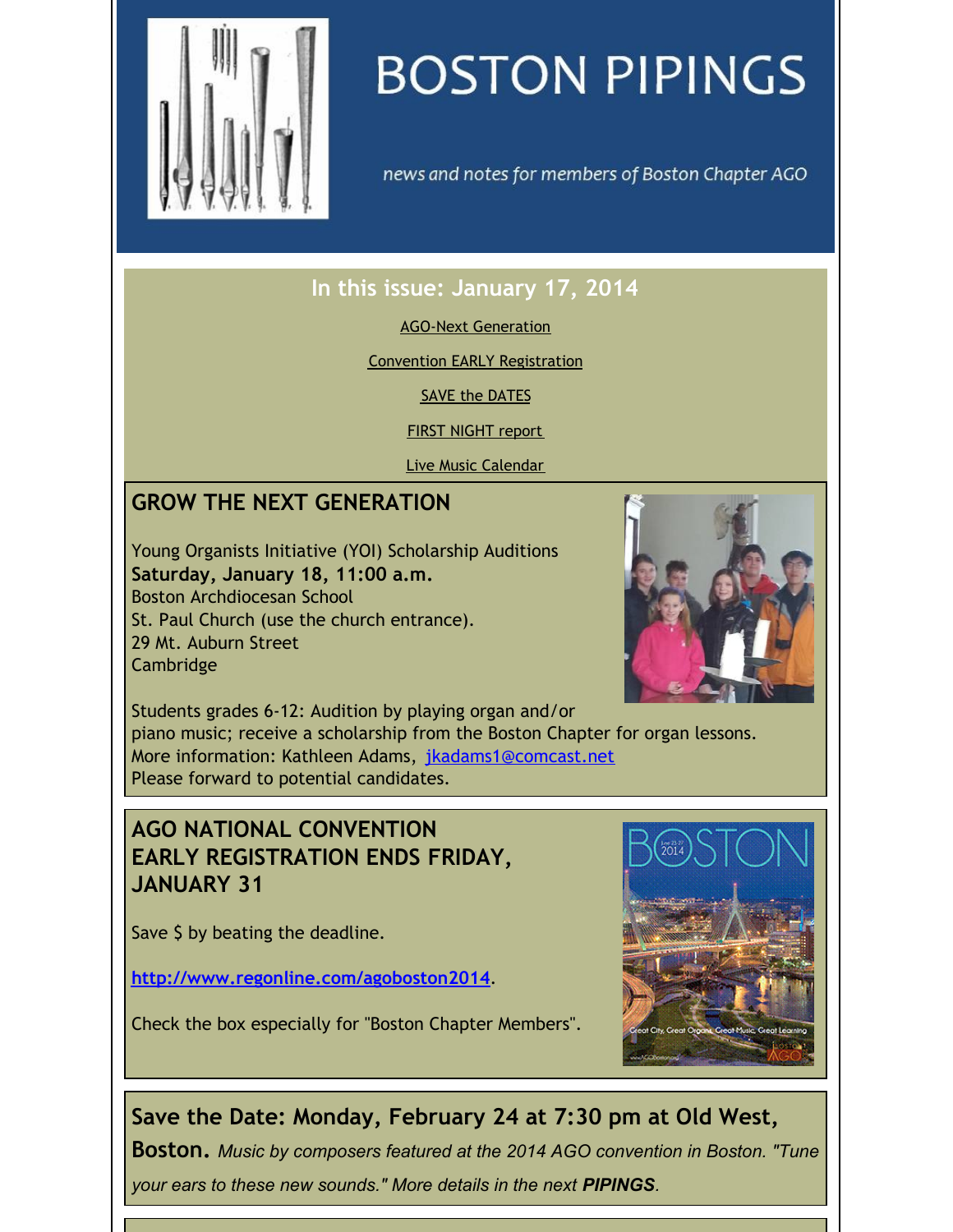#### **Save the Date: Saturday, March 1 for the Merrimack Valley Chapter AGO 16th annual Mini-Convention.**

*Details will be featured in an upcoming PIPINGS, or click [here](https://origin.library.constantcontact.com/doc208/1105786651064/doc/oL2AQn25ScKoO9T2.pdf) for more information!*

#### **FIRST NIGHT CONTINUES**

For many years December 31st in Boston has been a time of excitement, public fun, and cultural experience. After a few moments of trepidation the City of Boston and FIRST NIGHT officials chose to go ahead and celebrate the transition from 2013 to 2014.

Through it all the undaunted Boston Chapter planned to continue the tradition with its annual offering at Arlington Street Church. This event has been lovingly curated by Rodger Clinton Vine for years and has become one of the more visible examples in Boston of organ music designed for and presented to the public.

Boston Chapter Sub-Dean Peter Krasinski served as Master of Ceremonies. Below is the program, which was most heartily received by an appreciative audience.

Rosalind Mohnsen, Organist Improvisation, Op. 150, No. 7, in A Minor - Camille Saint-Saëns Mozart Changes - Zsolt Gárdonyi In dulci jubilo, Op. 75, No.2 - Sigfrid Karg-Elert

Glenn Goda, Organist; Timothy Macri, Flutist Gesu Bambino - Pietro Yon Sinfonia from the Christmas Cantata - J. S. Bach Fantasia on "I Saw Three Ships" - David Overton

Steven Young, Organist Prelude and Fugue in Ab - Jan Koetsier Adagio from First Sonata - Henry M. Dunham Allegro risoluto from Deuxième Symphonie, Op. 20 - Louis Vierne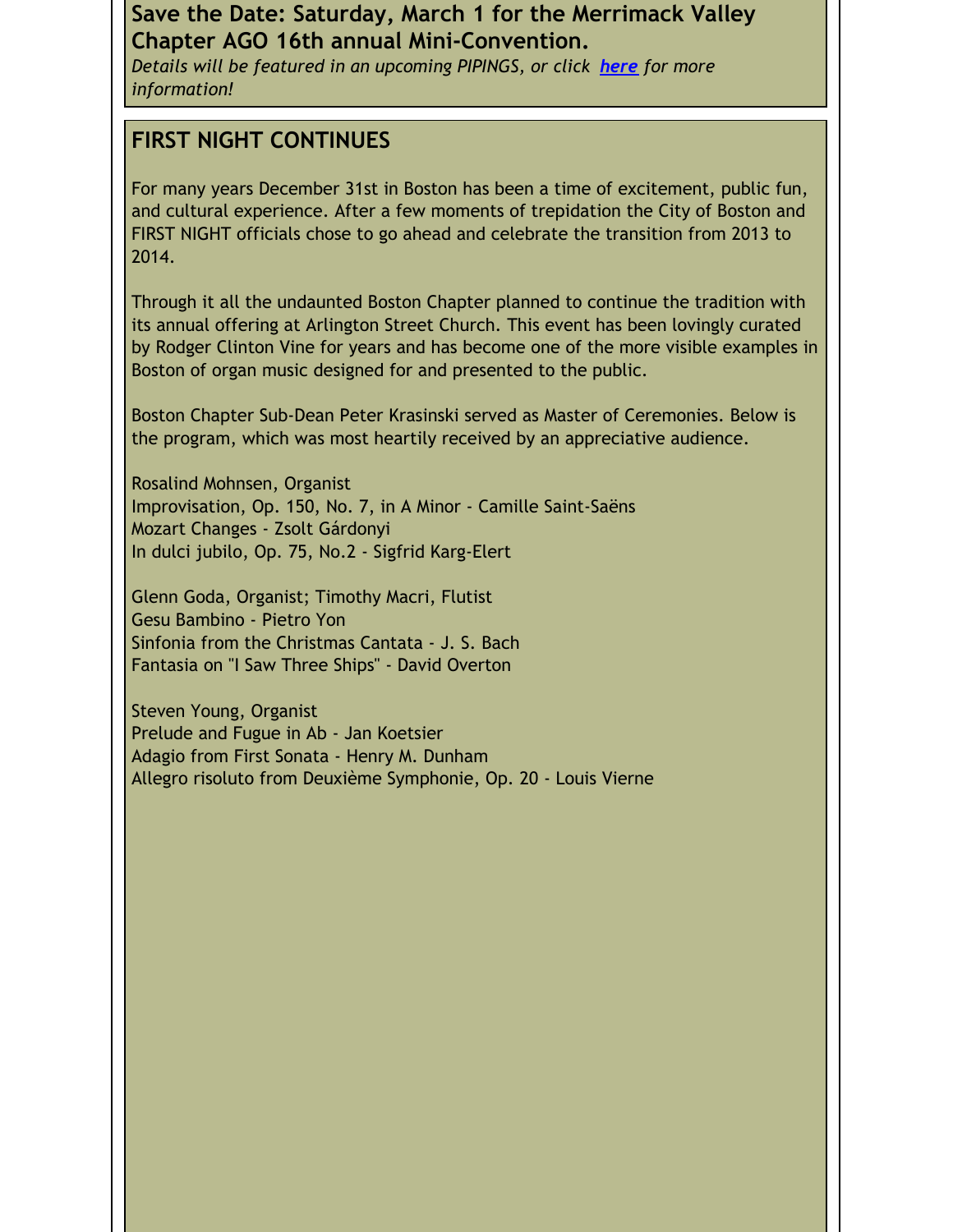

L to R: Steven Young, Timothy Macri, Glenn Goda, Rosalind Mohnsen & Rodger Vine

Other organ/choral music events that evening:



Jubilee Concert; Museum of African American History; Scott Allen Jarrett, conductor



Organ Recital; organist Bryan Ashley; First Church of Christ, Scientist (Mother Church)



Annual Concert; Old South Church; brass, percussion, organist Harry Huff.



A Festival of Nine Lessons and Carols; Church of the Advent; Mark Dwyer, Organist and Choir Master.